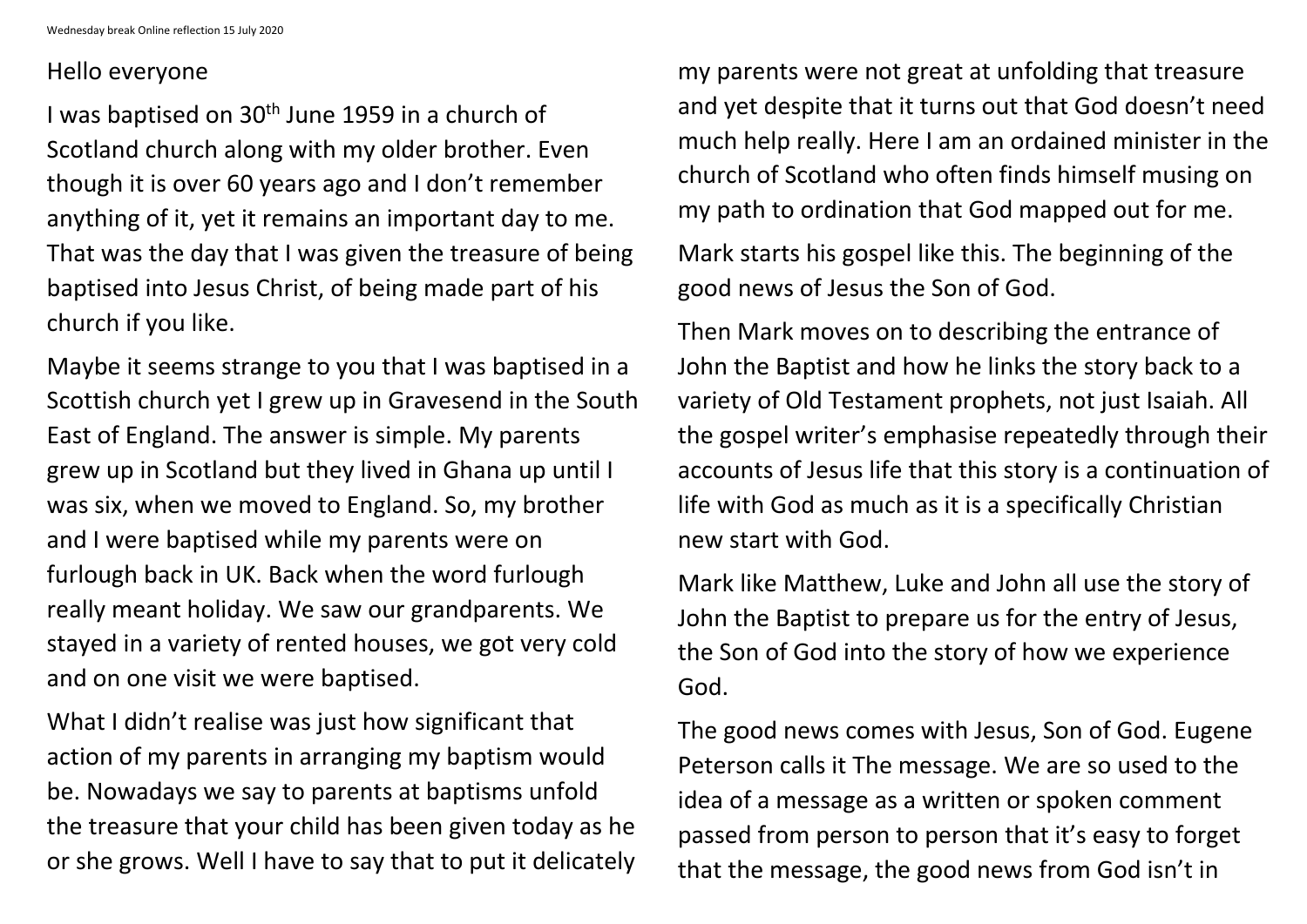written form at all. The message from God is Jesus Christ himself. Jesus is the message, the good news, sent from God.

God has sent his son. Now that is some message isn't it?

Such Good news that it prompted his first followers to record their experiences of God through Jesus in what we call the New Testament of the Bible.

Confession time for me now. I paid little attention to that opening line of Mark's gospel until I was well through my twenties. There were so many other exciting stories to wonder scientifically about. While I didn't ponder on it much, it was there at the back of my mind.

## Why?

Well the answer is bound up with the next part of Mark's story. Mark like all the gospel writers tells us that Jesus is baptised. The son of God is baptised like w were. Although there are differences. At Jesus Baptism, God and the holy spirit turn up as they do at ours. But for Jesus, the image of the dove is visible and we hear God telling us how pleased he is with his son.

The baptism of Jesus brings alive the message God is giving us.

The beginning of the good news of Jesus Christ. This message links back through the Old Testament to creation, but hints at the future through the appearance of the Holy spirit which will be so important to the church.

This is a treasure to be unfolded indeed. Yet growing up, for me, it played little part in my life, but I never forgot I was baptised and more that that I was baptised into Jesus through the holy Spirit and the church of Scotland.

Remember I grew up in the 1960's and 70's In England. I remember vividly back then how each year, your form master would check with the class the details in his register. Everyone was asked to check their name and tell the master what we liked to be called. Remember this was the early seventies and it was always a time for humour as people had to admit to their full names in public and watch as nicknames were born. Everyone was asked not just what faith they were and the Gravesend of the 1970's was very multi faith environment, but Christians were asked what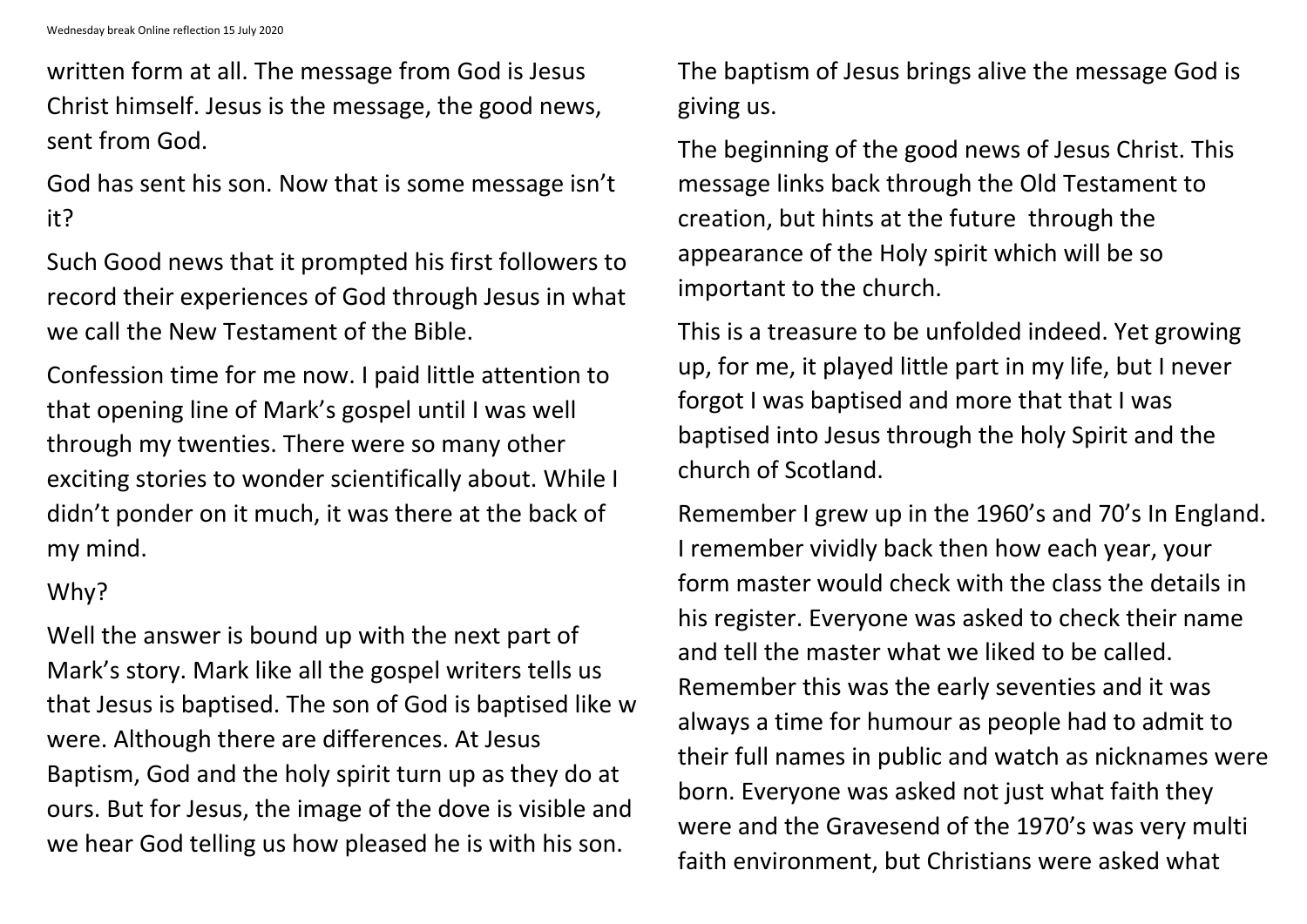Wednesday break Online reflection 15 July 2020

denomination you were. As progressed around the class C of E, church of England ,after C of E was shouted out and with every shout I was reminded of my baptism. Church of Scotland I answered.

The teacher also checked your school house. It was always a bit of fun. Mine was Downs. In fact, the whole class was Downs house. That's how it worked, but we all hoped each term that some poor member of cliff, town or hill house would realise their mistake and rush from the room as we laughed. But it never happened.

Over the years being part of the Church of Scotland became very important to me even though there was no church of Scotland around us. So, when Norma and I moved to Scotland it really felt like coming home until one well meaning passer by in Girvan said. You'll want the English church. It's down there. Now we actually wanted the church of Scotland church and became members of Girvan North.

My Baptism was and is still important to me and baptism is very important within the church of Scotland. It is the point at which God sees us as part of his church whatever age we are. Jesus was baptised. We are baptised into the good news and that is not a

book or a social movement, it is Jesus, God's son. The church gathered with the head, the son of God experiencing god in our lives in a whole variety of ways. God wants us to live like Jesus -helping out those in need.

After his baptism, Jesus is sent by the holy Spirit into the wilderness where he is tempted and served by angels. Jesus, God's son is a person too. Just as we are.

Then he preaches a message about the way God wants the world to work. In his arrival that has started. It's not finished but it is started. This kingdom of god is about experiencing God through Jesus and spending time in reflection and thought as we work out how that fits into today's world.

And Jesus is this message. Watch how he does things and change your life is what God is saying.

As you read through Mark's gospel it is like getting involved in a work book, rather than a rule book or instruction manual, of how god want us to live. We are shown a group of people struggling each day to work it all out. But Marks gives us the key to it all right at the start of his gospel. Jesus Christ is the son of God and he